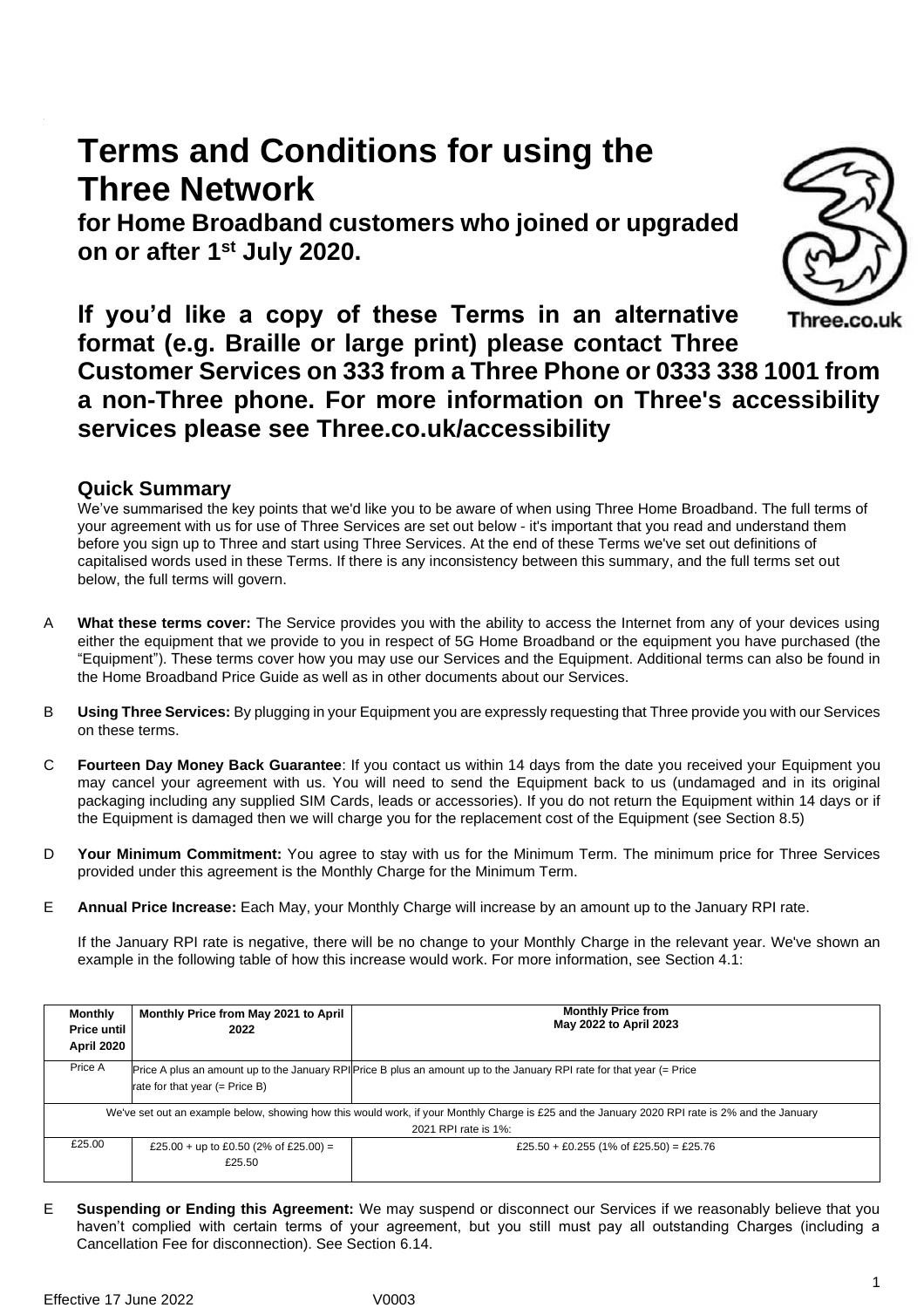How you can end your agreement depends on whether you're in your Minimum Term or not, and whether we've made any changes to your agreement that are likely to impact the Three Services you receive. Please see the below table for a summary of how and when you can end your agreement.

| When you wish to end<br>your agreement                                                                                                                     | <b>Notice Period</b>                                                                                                                                                                        | <b>What to Do?</b>                              | <b>Charges Payable</b>                                                                                                                                                                                                          |
|------------------------------------------------------------------------------------------------------------------------------------------------------------|---------------------------------------------------------------------------------------------------------------------------------------------------------------------------------------------|-------------------------------------------------|---------------------------------------------------------------------------------------------------------------------------------------------------------------------------------------------------------------------------------|
| <b>During the Returns</b><br>Period                                                                                                                        | Your agreement will end when you notify us,<br>or if you have Equipment to return to us,<br>when we receive that Equipment in<br>accordance with the Returns Policy<br>(whichever is later) | Contact<br>Three<br>Customer<br><b>Services</b> | <b>Charges for Three</b><br>Services used.<br>Charges for damage or for any loss of value to the Equipment, as a<br>result of nonessential use, in<br>accordance with the Returns Policy.                                       |
| <b>During your Minimum</b><br>Term (but outside of any<br><b>Returns Period)</b>                                                                           | You can end your agreement at any time on<br>30 days' notice                                                                                                                                | Contact<br>Three<br>Customer<br><b>Services</b> | All outstanding Charges payable plus your Cancellation Fee.<br>In respect of 5G Home Broadband charges for failure to return the<br>Equipment or if the Equipment is returned damaged in accordance<br>with the Returns Policy. |
| <b>Outside of your Minimum</b><br>Term/if you have no<br><b>Minimum Term</b>                                                                               | You can end your agreement at any time on<br>30 days' notice                                                                                                                                | Contact<br>Three<br>Customer<br><b>Services</b> | All outstanding Charges payable.<br>In respect of 5G Home Broadband charges for failure to return the<br>Equipment or if the Equipment is returned damaged in accordance<br>with the Returns Policy.                            |
| making a change to the<br>Three Services vou<br>receive, and that if such<br>changes are not<br>acceptable to you, you<br>may terminate your<br>Agreement. | We notify you that we are You can end your agreement in accordance<br>with the terms of the notice we send you.                                                                             | Contact<br>Three<br>Customer<br><b>Services</b> | All outstanding Charges payable.<br>In respect of 5G Home Broadband charges for failure to return the<br>Equipment or if the Equipment is returned damaged in accordance<br>with the Returns Policy.                            |

The Cancellation Fee will be the total of the Monthly Charges remaining during the Minimum Term of your agreement less a variable discount, currently 3%. We reserve the right to vary the amount of the percentage discount from time to time.

- F. **Equipment:** Where we have provided any 5G Equipment this Equipment is not owned by you and is loaned to you for the duration of you taking our Services. The 5G Equipment is supplied to you at no cost and remains the property of Three at all times. When you stop taking our Services you must return the 5G Equipment. If you do not return the 5G Equipment within 28 days we will charge you a non-return charge (see Section [9.7\)](#page-6-0).
- G. **Your Information:** You agree that we can process your information which we collect and / or which you give to us during any sales or registration process, for a number of purposes, including, but not limited to, opening and managing an account for Three Services, to deliver products and services ordered by you, for credit checking and fraud prevention, and for product analysis and direct marketing (subject to your preferences). See Section 15 below.

# **Your Pay Monthly Home Broadband Terms in Full**

# 1. **Who's who and what's what**

- 1.1 When we say:
	- (a) 'we', 'us' or 'our', we mean Hutchison 3G UK Limited, trading as 'Three', (company number 03885486), with its registered address at Star House, 20 Grenfell Road, Maidenhead, Berkshire, SL6 1EH;
	- (b) 'you' or 'your', we mean you, our customer whose name appears on the Welcome Letter;
	- (c) 'agreement', we mean your agreement with us for the supply of Three Services. Section 2.1 explains what terms make up your agreement.
	- 1.2 We've set out in the glossary some useful definitions of words we use in these Terms.

# 2. **About your agreement**

- 2.1 Your agreement is made up of these Terms and your Package (as set out in our Price Guide), along with any other terms laid down in additional Three Services. Additional terms may apply to any promotional or special offers.
- 2.2 Your agreement is personal to you. Unless we give you permission, you can't pass your rights or responsibilities to anyone else - even if you give your Equipment to others. It's your responsibility to make sure the SIM in your Equipment is only used to access Three Services as allowed under this agreement.
- 2.3 This agreement doesn't cover any products or services you buy while using Three Services.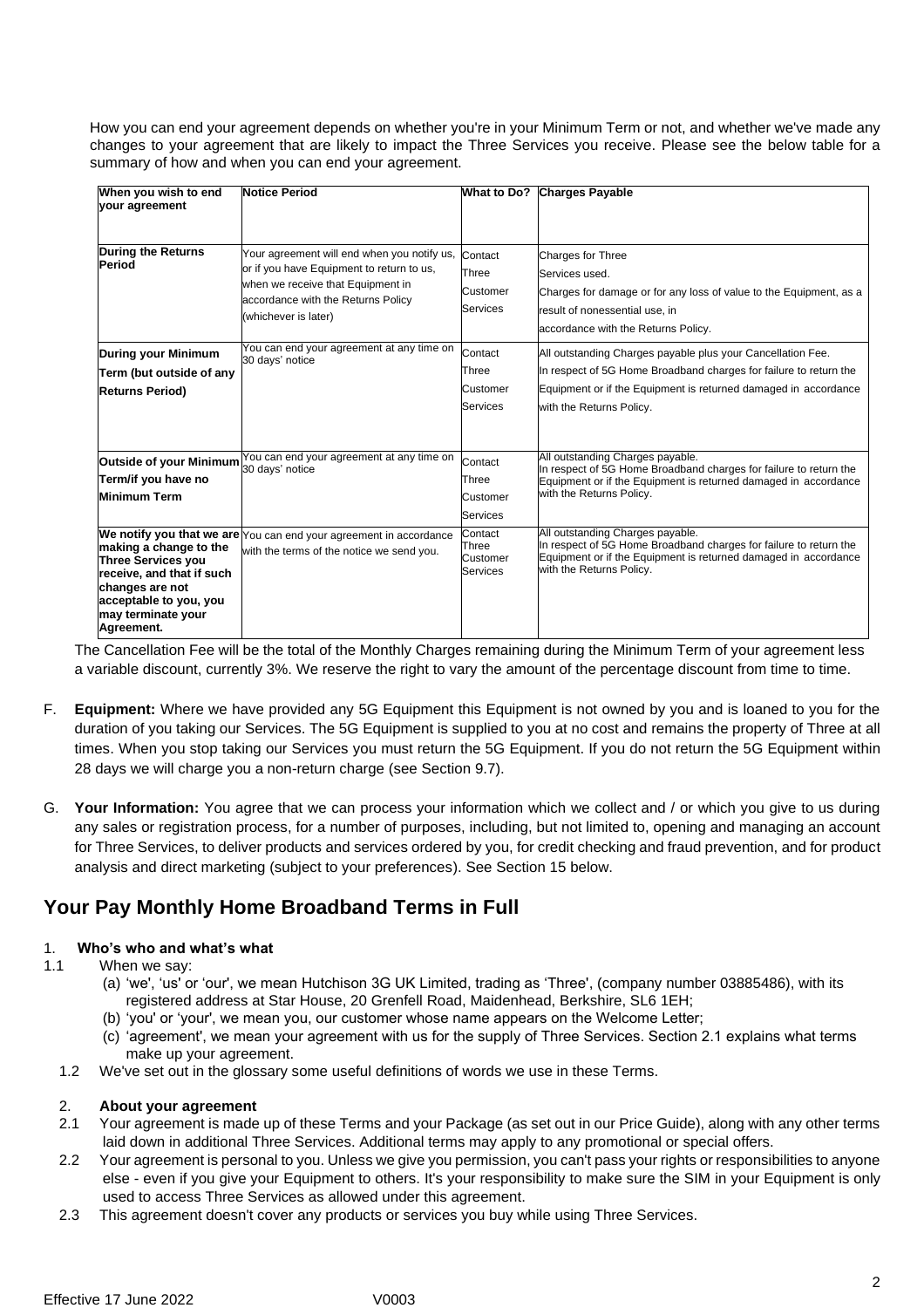# 3. **When your agreement starts**

- 3.1 Your agreement starts when we Connect you to Three. By plugging in your Equipment you're expressly requesting that we provide you with the Three Services. For existing customers who have upgraded with us by signing up to a new agreement for a new Minimum Term, your new agreement will start on the day we accept your new request for Three Services, unless we agree an alternative date with you.
- 3.2 You may cancel your agreement within the Returns Period. If you use Three Services before you cancel you will be charged for them. Please see our Returns Policy at **Three.co.uk/Returns** for more information.
- 3.3 If your Package has a Minimum Term, you agree to remain Connected to Three for that Minimum Term. You have limited rights to end the agreement during the Minimum Term as set out in Section 12. If your Package doesn't have a Minimum Term, or your Minimum Term has ended, we'll supply you with Three Services until either of us chooses to end the agreement in any of the ways set out in Section 12.

# 4. **Changes to your agreement or prices**

- 4.1 Your Monthly Charge will be subject to an annual increase by an amount up to the RPI Rate. The annual increase will first appear on your May bill. We will publish the RPI Rate on our website as soon as it's available. If the RPI Rate is negative, there will be no change to your Monthly Charge. An example of how this may impact you is set out in the Quick Summary of your Agreement above.
- 4.2 In addition to Section 4.1, we may change any of the terms of your agreement, including our Packages or Charges as follows:
	- (a) we may discontinue or amend your Package or the Three Services in which case we will let you know no less than 30 days in advance (unless otherwise provided in this Agreement);
	- (b) we may need to change or introduce new Charges in respect of Ancillary Services;
	- (c) where permitted or required to comply with law or regulation;
	- (d) as a result of any changes to services or increases in charges imposed on us by third parties e.g. changes to roaming costs or international call costs, where such changes are related to the costs/price increases charged to us by wholesale partners or providers; and/or
	- (e) where a change is, in our reasonable determination, required to maintain or improve the quality or security of the Three Services.
	- 4.3 Other than in respect of:
		- (a) a change to your Monthly Charge in accordance with Section 4.1;
		- (b) changes under Section 4.2(d) (unless you are materially disadvantaged by such changes and we notify you in accordance with Section [4.4\)](#page-2-0); or
		- (c) changes to Ancillary Services which you have not opted to receive;

where any proposed changes to the Agreement impact the Three Services you receive from us under this Agreement are not:

- (a) exclusively for your benefit;
- (b) of a purely administrative nature that has no negative effect on you; or
- (c) directly imposed by law e.g. changes to VAT

we will notify you of such proposed changes at least 30 days in advance of the proposed changes taking place.

- <span id="page-2-0"></span>4.4 Where we make changes under Section 4.2(d) which, in our reasonable determination are likely to materially disadvantage you, we will notify you of such proposed changes at least 30 days in advance of such proposed changes taking place (which shall be no more frequently than once per month).
- 4.5 Subject to Section 4.6 below, where we have provided you with notice under Section 4.3 or 4.4 above, you can, following receipt of any such notice and if such proposed changes are not acceptable to you, terminate your Agreement by giving notice to Three Customer Services within that 30 day period.
- 4.6 If you carry on using Three Services after the 30 day notice period provided in accordance with Section 4.3 or 4.4, you will be deemed to have accepted the change, and will not be able to subsequently terminate the Agreement.
- 4.7 If you terminate the Agreement in accordance with Section 4.5 during the 30 day notice period provided by Three, no Cancellation Fee will be applicable to such termination by you. If you terminate the Agreement for any other reason during the Minimum Term, a Cancellation Fee may be payable (as detailed in Section 13.2).

# 5. **What we'll provide to you.**

- 5.1 We'll open an account for you and provide you with a SIM (in most cases this will already be in the Equipment) and in respect of 5G Home Broadband the Equipment.
- 5.2 We own each SIM and each SIM remains our property at all times. You're being allowed to use the SIM by us on a limited licence to allow you to access Three Services. We may recall the SIM at any time and you can only use the SIM to obtain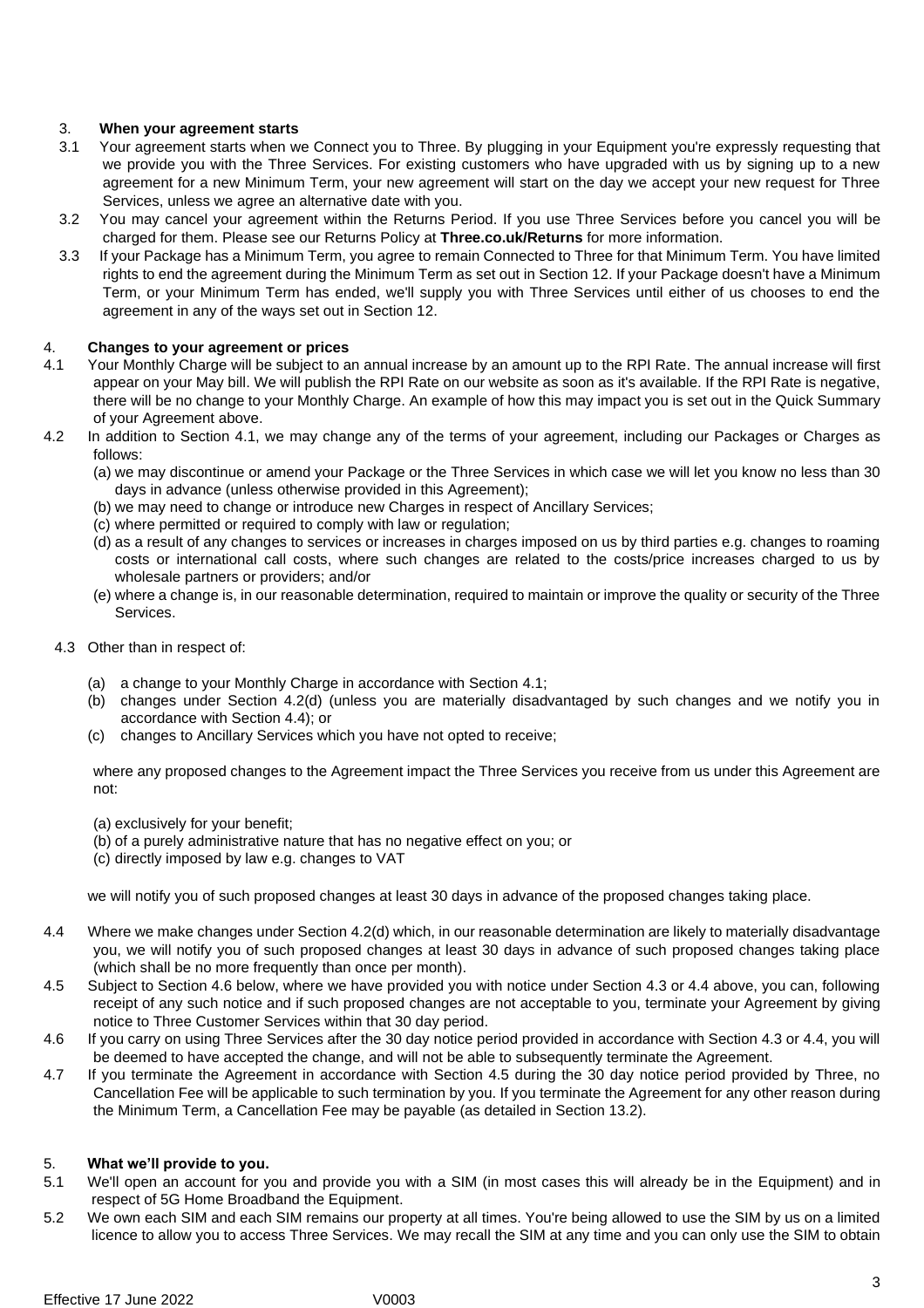Services from us.

- 5.3 Each SIM can only be used in Equipment which is authorised by us for Connection to the Three Network. If you try to use the SIM in another device, it may damage the device and affect your usage. In these instances, we're not responsible for any such damage or usage problems. Should you remove the SIM from your Three Broadband Equipment and use in a mobile device you will be charged in accordance with our Mobile Broadband Price Guide.
- 5.4 If we determine in our sole opinion that your use of the Three Services either exceeds that reasonably expected of someone using the Service or materially affects other users' enjoyment of the Service, or has an adverse impact on our network, then we will by written notice, give you a 14 day period in which to reduce your usage levels to those reasonably expected of a person using the Service. If usage activity has not decreased within the 14 day notification period we may at our discretion terminate, suspend or restrict your Three Service. We will try to tell you when we suspend or restrict your Three Service but we do not have to.
- 5.5 The software in the Equipment and all intellectual property rights in that software are owned by the Equipment manufacturer and you're being allowed to use the software on a limited licence from the manufacturer.

# **Three Services**

- 5.6 Once you're Connected to Three we'll provide you with access to Three Services.
- 5.7 It is your responsibility to ensure that any Equipment is only used to access the Three Services as allowed in this Agreement.
- 5.8 You will be able to upload and send your own content using Three Services. You grant us an irrevocable, royalty free,
	- perpetual and worldwide licence to store, transmit or otherwise deal with any content you upload on Three Services.
- 5.9 We:
	- (a) may change or withdraw some, or part, of Three Services from time to time. This may be because of changing technologies, obsolescence, new or different product features, changing content providers or the need to remove, replace or change content. Depending on the changes that we make, you may have a right to end this agreement, as explained in Sections 4 and 12.
	- (b) may also determine how Three Services are presented and delivered to the Equipment or are otherwise made available to you. We can change the way they are presented, delivered or otherwise made available to you at any time;
	- (c) may implement measures to manage the traffic across our network in exceptional circumstances to prevent impending network congestion and/or mitigation the effects of any exceptional or temporary network congestion. We may also implement traffic management measures in order to meet our legal obligations, preserve the integrity and security of our networks, services, or terminal equipment and to ensure an enjoyable internet experience for the vast majority of our customers. For details see Three.co.uk/trafficsense. We reserve the right to review and amend any such measures from time to time.

# 5.10 **Coverage and Broadband speeds**

- 5.10.1 Our advertised and estimated maximum upload and download speeds for our broadband internet services, provided as part of the Three Services, are set out in our estimated broadband speeds table, available at: [www.three.co.uk/broadband-speeds](http://www.three.co.uk/broadband-speeds)
- 5.10.2 We do not guarantee that our broadband service will achieve any specific speeds. The speeds achieved by our broadband service will depend on factors such as your geographic location, the type of walls and windows in your building, the number of people using the network, the external environment, and the correct setup of your Equipment.
- 5.10.3 We may implement measures to manage the traffic across our network in exceptional circumstances to prevent impending network congestion and/or mitigation the effects of any exceptional or temporary network congestion. We may also implement traffic management measures in order to meet our legal obligations, preserve the integrity and security of our networks, services, or terminal equipment, or to provide you with any particular services you have requested. For more information on traffic management on our network, please visit:
- http://support.three.co.uk/mobiledocs/Support/Signal\_and\_coverage/our\_network/TrafficSense\_facts\_document.pdf 5.10.4 The variability of the download and upload speeds achieved, and the technology used to access the broadband services, may affect your experience of our services and your ability to access and distribute information and content, and use and provide applications and services.
- 5.10.5 In the event that you experience continuous or regularly recurring disruption to the broadband services you may be entitled to a price reduction based upon the period of the disruption, in accordance with Section 5.11 .

# 5.11 **Disruption to Three Services**

- 5.11.1 Due to the nature of mobile technology, there may be situations when Three Services aren't always available, or the quality or network speeds are affected and so we cannot guarantee continuous fault-free service. For example: (a) when we need to perform upgrading, maintenance or other work on the Three Network or Three Services; (b) when you're in areas not covered by the Three Network. In this case, Three Services relies on other operators' networks, over which we have no control; and (c) because of factors outside our control, such as legal or regulatory requirements, lack of capacity, interruptions to Three Services from other suppliers, faults in other communication networks, the weather or radio interference caused by hills, tunnels or other physical obstructions.
- 5.11.2 For more information about coverage see Three.co.uk/coverage. You have the right to change your mind and return your Equipment within the first 14 days of receipt of the Equipment.
- 5.11.3 In the event that you experience continuous or regularly recurring disruption to Three Services (such as where your access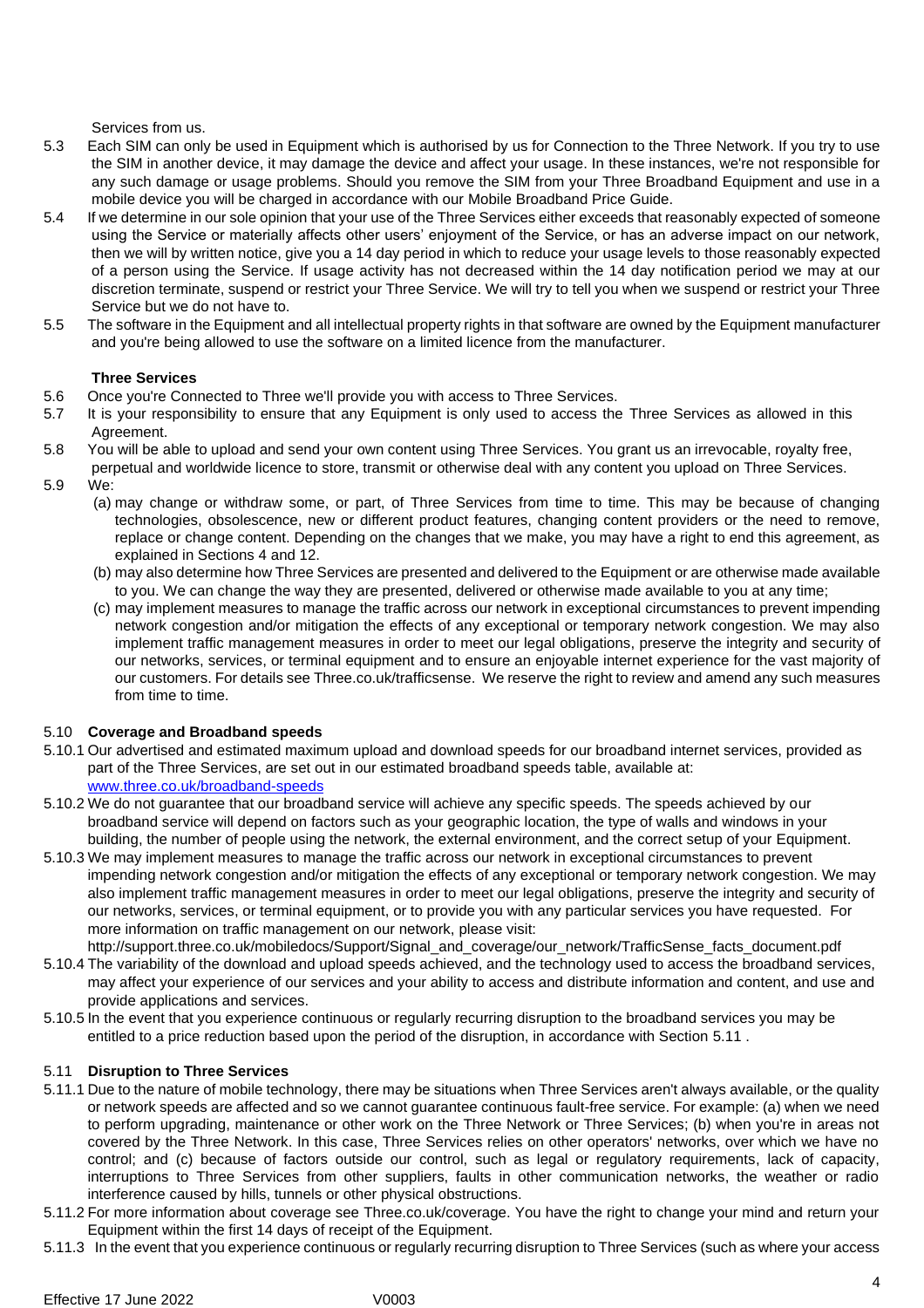to Three Services is limited or unavailable) or there is a significant discrepancy between the advertised speed provided in the broadband speeds table at [www.three.co.uk/broadband-speeds](http://www.three.co.uk/broadband-speeds) and your normally available speed then you may be entitled to a price reduction based upon the period of the disruption or early termination of your contract. A price reduction may take the form of a partial or full credit of your Monthly Charge. To receive a credit of your charges or to terminate the Agreement you'll need to report a severe disruption or speed reduction to us in order that we may investigate your concerns, consider the extent to which you use the Three Services in question and measure the disruption against your typical usage history. This is without prejudice to any remedies which may be available to you under consumer law (as explained more fully at Section 14.3) or general contract law, including damages or early termination of this agreement (where the disruption to Three Services is very serious). Please contact us as set out in Section 7 (Your Rights - Complaints) and we'll work with you to find an appropriate resolution for your particular circumstances.

# 6. **What you'll do in return - Personal Security**

- 6.1 As we own the SIM and it remains our property at all times, you must ensure that you keep it safe and secure whilst it's in your possession and you must ensure that you're able to return it to us, if required. We may charge you for any replacement SIM (as set out in our Price Guide).
- 6.2 You must keep all PINs and passwords secure and confidential. You're also responsible for the security of your Equipment and must make sure that you keep it secure. You must also keep any PINs or passwords for any services you access through your Equipment secure and confidential.
- 6.3 You should immediately change your PIN or password if you become aware that someone is accessing Three Services on your account without your permission.

# **Responsible use - How you use the Three Services**

- <span id="page-4-0"></span>6.4 You may only use Three Services:
	- (a) as set out in this agreement; and
	- (b) for your own personal use. This means you must not resell or commercially exploit any of Three Services or our content.
	- 6.4.1 The Three Home Broadband Service is a domestic service and roaming will not apply. We are supplying you with indoor Equipment for use in your home at the address you have provided. Should you roam with your Equipment you will be charged in line with our current Mobile Broadband Price Guide (available a[t](http://www.three.co.uk/priceguide) [www.Three.co.uk/priceguide\)](http://www.three.co.uk/priceguide)
	- 6.4.2 You mustn't use Three Services or the SIM or allow anyone else to use Three Services or the SIM for illegal or improper uses. For example:
		- (a) for fraudulent, criminal or other illegal activity;
		- (b) in any way which breaches another person's rights
		- (c) including copyright or other intellectual property rights;
		- (d) to copy, store, modify, publish or distribute Three Services or their content, except where we give you permission; to download, send or upload content of an excessive size, quantity or frequency. We'll contact you if your use is excessive;
		- (e) in any way which breaches any security or other safeguards or in any other way which harms or interferes with the Three Network, the networks or systems of others or Three Services; or to use or provide to others any directory or details about Three customers.
- 6.5 You must always co-operate with us and follow our reasonable instructions to ensure the proper use and security of your account. This includes (but is not limited to) any instructions from us to update the settings on your Equipment and any instructions regarding the use of your plan, as set out in your Price Guide (available at [www.Three.co.uk/priceguide\).](http://www.three.co.uk/priceguide)
- 6.6 If anyone makes, or threatens to make, any claim or issue legal proceedings against you relating to your use of Three Services, you will, notify us of this immediately and, at our request, immediately stop the act or acts complained of. If we ask you to, you must confirm the details of the claim(s) in writing.
- 6.7 We may publish an acceptable use policy which provides more details about the rules for use to ensure that use of Three Services is not excessive, to combat fraud; and where Three Services we offer or may introduce require certain rules to ensure they can be enjoyed by all our customers. Any such policy will be available on our website and may be changed from time to time.

# **Responsible use - How you use the Age Restricted Services**

6.8 If you're under 18, you're not allowed to access our Age Restricted Services. If you're 18 or over and you access the Age Restricted Services, you mustn't show or send content from the Age Restricted Services to anyone under 18. You must also ensure that you've deactivated any access to Age Restricted Services if you let anyone under 18 use your Equipment.

# **Responsible use - How you use the Three Services outside the UK**

6.9 You may accidentally roam if you're in an area close to national borders because your Equipment picks up a network signal across the border. If this is the case then you may be charged as if you were roaming on an international network. We accept no responsibility for information processing when it leaves our control.

# **Paying your Bills**

6.10 You must pay us all Charges in connection with all Three Services which are accessed using the SIM we supply you. You must pay the Monthly Charge, whether or not the Three Services are used by you or by another person, with or without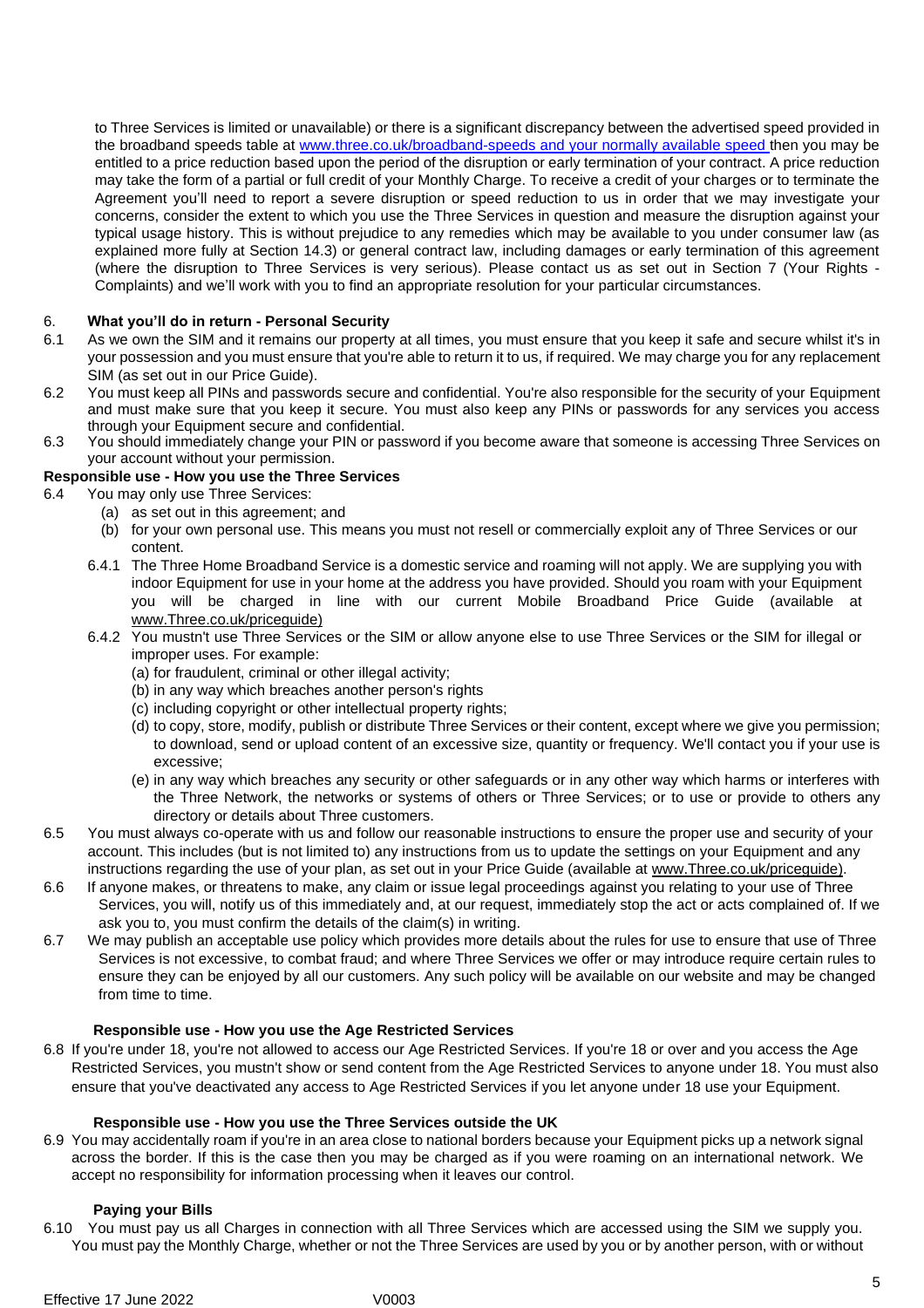your permission. If your SIM and/or Equipment is lost or stolen you remain responsible for all the Charges to your account until you tell us what happened and arrange for your SIM and/or Equipment to be deactivated.

- 6.11 We'll send you a bill on a periodic basis and this will usually be done monthly. However, we may change this period, and we would give you at least 14 days' notice of this.
- 6.12 Your bill will normally include your Monthly Charge for your Package for the next billing period and any administration fees and Additional Charges.
- 6.13 We will provide bills online. Charges on your bill are shown inclusive of VAT (where appropriate), unless you're a business customer, in which case, VAT will be added to your bill where appropriate.
- <span id="page-5-1"></span>6.14 You must make your payment by the due date and by one of the payment methods stated on your bill. Your bill will state the amount of the Charges due from you and the due date by which you must make payment. If you fail to pay your account on time, you will be breaking your agreement and we may Suspend or Disconnect you. In this case, you will have to pay any outstanding Charges. We may set a credit limit on your account. If you exceed the credit limit we set, we may Suspend any or all of the Three Services you use until you've made a payment to your account. You shouldn't use the credit limit for budgeting as the amount you owe isn't capped or limited by any credit limit we set.
- 6.15 Three will notify you at least 30 days in advance of any change in your payment date.
- 6.16 We may need to take legal or other collection action against you for non- payment of Charges. This could mean you have to pay our reasonable costs and expenses, or the reasonable costs and expenses of our assignees, including legal and administration costs. Interest may be added on a daily basis to any unpaid Charges and costs, at 2% per annum above the base rate of HSBC Bank plc, from the date payment is due until it is received.
- 6.17 As a condition of signing up to Three Services, we require you to set up a direct debit to pay your Charges and you will benefit from a discount to your Monthly Charge if you pay by this efficient means. In order to maintain this discount, you must continue to have a valid direct debit or other Recurring Payment Method in place. If you don't have a Recurring Payment Method in place, and pay us by other means, you won't benefit from the discount. Please see the Price Guide for further details of the discount amount and Recurring Payment Methods we accept.

# **7 Your Rights - Complaints**

- 7.1 If you're unhappy about any aspect of Three Services, you should contact Three Customer Services.
- 7.2 We'll investigate any complaint in accordance with our customer complaints code, after which we'll contact you with the results. A copy of our customer complaints code can be viewed on our website at **Three.co.uk/complaints** or you can request a copy by contacting Three Customer Services. If we are unable to resolve your complaint, you may, depending on the nature of your complaint, be entitled to ask Ombudsman Services: Communications to consider your complaint for you. Their website address is: https://www.ombudsma[n-services.org. Al](https://www.ombudsman-services.org/)ternatively, if your complaint is about a purchase you made online and we have been unable to resolve your concerns through our complaints process, you can submit your complaint through the European Commission's online dispute resolution platform which can be found at the following website address[:](http://ec.europa.eu/consumers/odr/) [http://ec.europa.eu/consumers/odr/.](http://ec.europa.eu/consumers/odr/)
- 7.3 See Section 15 for information about data protection and privacy complaints.

# **8 Equipment**

- 8.1 We will provide you with the Equipment needed to use the Three Service, this includes all cables you need for the hub to work and a SIM card in order to access the Three Service.
- 8.2 If we provide you with 5G Equipment, this remains our property at all times. All SIM cards also remain our property at all times.
- 8.3 We and our suppliers retain title to and ownership of the software for 5G Equipment we provide to you and all intellectual property rights in and on that 5G Equipment. We may need to alter or replace Equipment from time to time. For us to do this, we need you to follow our reasonable instructions if we send you replacement equipment, for example where we need to upgrade the equipment for security or performance improvements. You are responsible for making sure that the equipment is safe and used properly at all times. To do this, you agree to do the following: (a) follow the manufacturer's instructions and any other reasonable instructions we have given you; (b) keep the equipment under your control (for example, you may not sell it, lend it or hire it out to anyone else, put it up as security for a loan or mortgage, or allow it to be seized under any legal process against you); (c) insure any of the equipment against any loss, theft or damage for the full replacement value; (d) not tamper with disassemble, misuse, neglect or damage the equipment; (e) not remove, tamper with or cross out any words or labels on the equipment; and (f) take proper care at all times to try and prevent the loss or theft of equipment.
- 8.4 You agree to tell us as soon as you can about any loss or damage to any part of our equipment. You should do this by contacting our customer services team. You agree that you are responsible for any loss of or damage to the equipment, regardless of how it happens, unless it is our fault. We will charge you for any loss of or damage to any 5G Equipment or SIM that you are responsible for.
- 8.5 You will have received certain software in the equipment at the point of activation of the Three Service, and other software programs we may deliver to the equipment from time to time, which the equipment will automatically accept. You may use this software solely in executable code form and solely in conjunction with the equipment. You must not use any unauthorised software on the equipment.

# <span id="page-5-0"></span>9 **Returning Equipment**

9.1 You must return any item of Equipment that: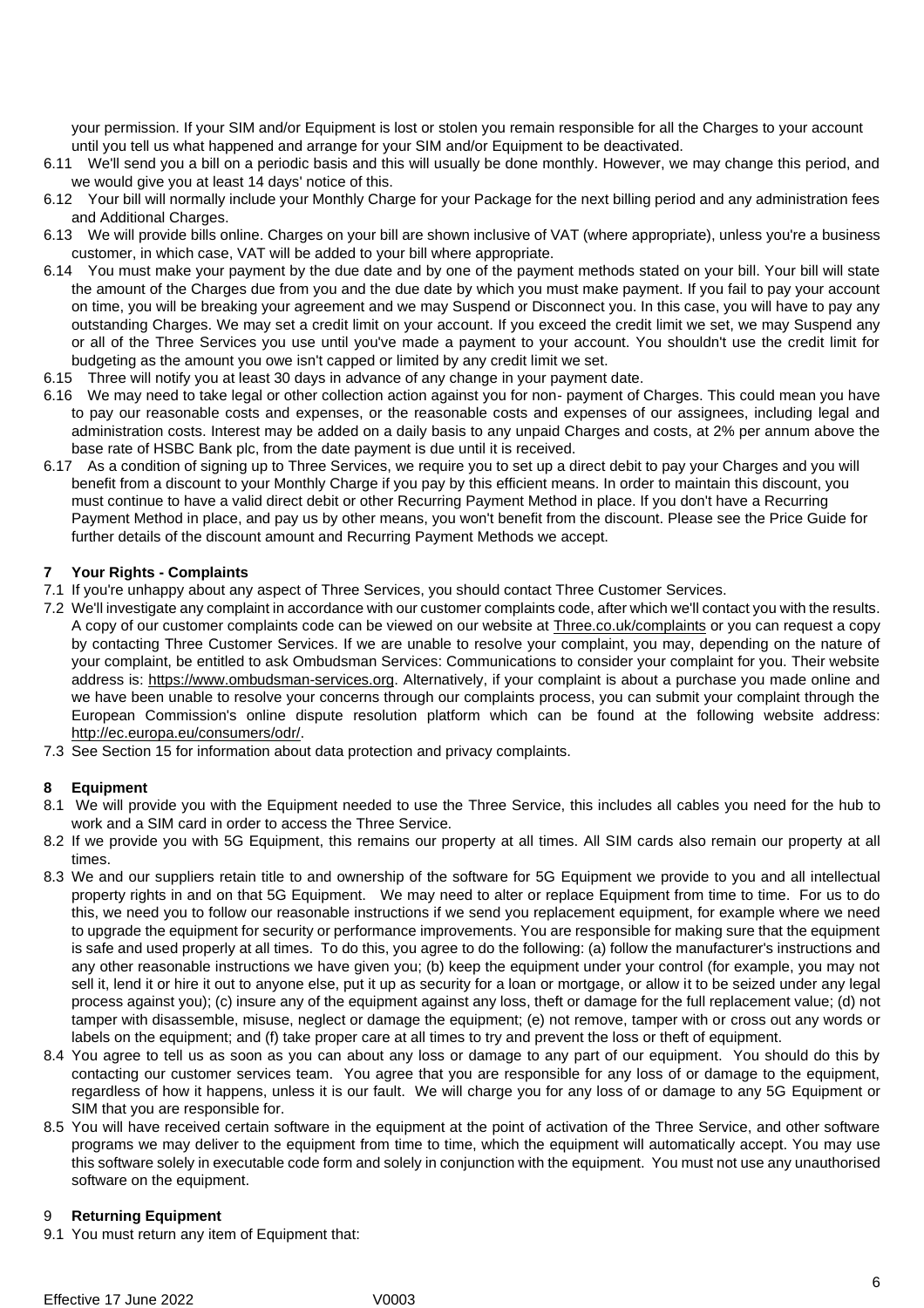(a) You are returning because you have notified us that you wish to cancel the Service under the terms of the fourteen day money back guarantee (see Section [12\)](#page-6-1); or

- (b) You report to us as faulty; or
- (c) We tell you is faulty or requires replacement for technical reasons.
- 9.2 We may replace Equipment before you return it to us, but You must still return the item(s).
- 9.3 We will provide a returns bag so that the item can be returned at no cost to you.
- 9.4 We may test any Equipment reported as faulty by you. If it is found to be working, we may choose to either return or replace it (if We have not already replaced the item) and charge you our costs for testing and postage of the Equipment.
- <span id="page-6-2"></span>9.5 In respect of 5G Equipment, the 5G Equipment supplied to you remains the property of Three at all times. You must return any 5G Equipment to us within 28 days in the following cases (unless we have informed You otherwise):
	- (a) if we or you end this Agreement;
	- (b) if you decide to disconnect from some of our Services;
	- (c) if you take up an offer to upgrade the 5G Equipment we provide to you;
	- (d) if you report the 5G Equipment to be faulty; or
	- (e) if we request you to return the 5G Equipment to us for any other reason.
- 9.6 You must return the 5G Equipment to us in a reasonable condition, allowing for fair wear and tear. We will send to you a returns bag so that the item can be returned at no cost to you. You must provide us with proof of postage of the 5G Equipment.
- <span id="page-6-0"></span>9.7 If You fail to return the 5G Equipment after 28 days, as required by Section [9.5,](#page-6-2) You will have to pay a non-return charge. For more information about these charges please see the FAQs section on our website at http://www.three.co.uk/store/broadband/homebroadband.
- 9.8 If We hold any of your money We may use that money towards payment of the non-return charge.
- 9.9 Payment of the non-return charge does not transfer ownership of the 5G Equipment to you and you are still required to return the 5G Equipment to us. If You have failed to do so we may take legal action to recover it from you.
- 9.10 If you have any additional Equipment that you do not need to return in accordance with Section [9.5,](#page-6-2) we encourage you to dispose of it responsibly if you are no longer using it so please contact us for further information about disposing of your additional Equipment.
- 9.11 You will have received certain software in the 5G Equipment at the point of activation of the Service, and other software programs we may deliver to the 5G Equipment from time to time, which the 5G Equipment will automatically accept. You may use this software solely in executable code form and solely in conjunction with the 5G Equipment. You must not use any unauthorised software on the 5G Equipment.
- 9.12 We and our suppliers retain title to and ownership of the software for the 5G Equipment we provide to you and all intellectual property rights in and to that 5G Equipment.

# **10 Our Rights - Intellectual Property**

- 10.1 All rights in Three Services and their content, belong to us, or our licensed source, such as a content provider. We reserve all our rights.
- 10.2 The 'Three' trademark and other related images, logos and names are proprietary marks of our group of companies. We reserve all our rights.

# <span id="page-6-3"></span>**11 Suspension of Three Services**

- 11.1 We may Suspend any or all of the Three Services you use without notice if:
	- (a) we reasonably believe you've provided us with false or misleading details about yourself as set out in Section 15; (b) we advise you that your excessive use of Three Services (as may be defined in accordance with Section [6.4.2](#page-4-0) above
		- or in the Price Guide) is causing problems for other users, and you're continuing to use Three Services excessively;
	- (c) we believe your Equipment or SIM has been lost, stolen or is being used in a way not allowed by this agreement;
	- (d) we reasonably believe that you've used Three Services or SIM(s) for illegal or improper purposes in contravention of our responsible use requirements in Section 6 above;
	- (e) we receive a serious complaint against you which we believe to be genuine (for example, if we receive a complaint that you're using Three Services in any of the ways prohibited in Section 6); or
	- (f) we're required to Suspend your Three Services by the emergency services or other government authorities.

11.2 In addition to the circumstances set out in Section [11,](#page-6-3) we may also Suspend any or all of the Three Services you use without notice if:

- (a) you haven't paid our Charges on time, or if you've previously failed to pay your Charges on time; or
- (b) you've exceeded any credit limit that we may have set for you (as set out in Section 6.20 above); or

(c) you have insufficient credit in your account to cover Charges you agreed to pay in advance.

Additionally, we reserve the right to Suspend any other account(s) you have with us, if we reasonably believe that you will be unable to pay the relevant Charges.

11.3 If your Three Services are Suspended, we may agree to re-Connect you if you ask us to do so and there may be a re-Connection Charge for this.

# <span id="page-6-1"></span>**12 Ending this agreement and Disconnection of Three Services**

- 12.1 You may end this agreement in the following ways:
	- (a) in certain circumstances under our Returns Policy which can be found at Three.co.uk/returns. You will need to get in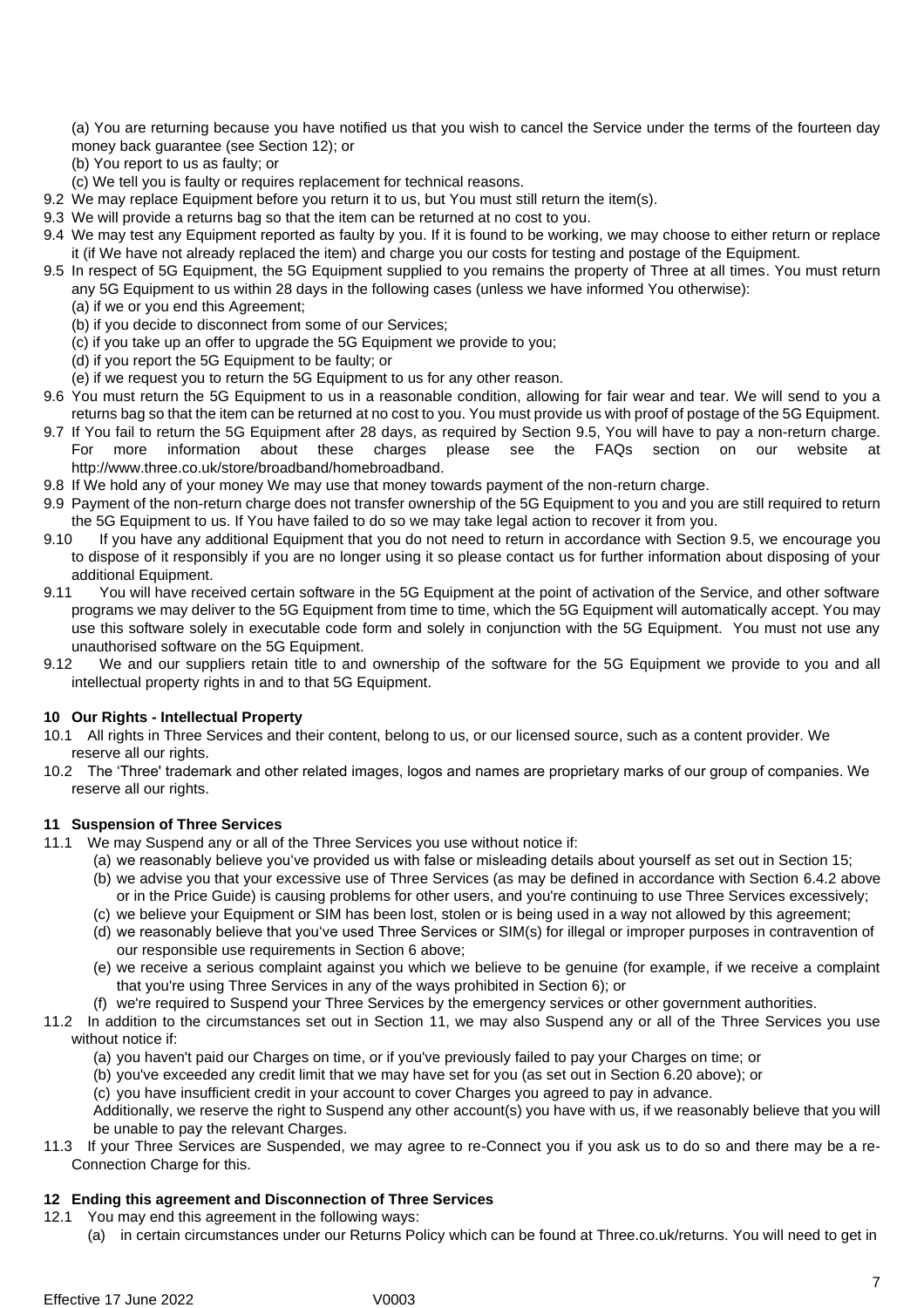touch with Three Customer Services to arrange Disconnection;

- (b) during your Minimum Term (if you have one) by giving notice to Three Customer Services 30 days before the date you want to end the agreement. You must pay us all the Charges you owe, plus any Cancellation Fee for your Package (as set out in the Price Guide);
- (c) at the end of your Minimum Term or any time after your Minimum Term has expired, or if you don't have a Minimum Term, provided you give notice to Three Customer Services at least 30 days before the date you want to end the agreement. A Cancellation Fee won't be charged; or
- (d) where entitled to do so under Section 4.5.
- 12.2 within We may end this agreement in the following ways:
	- (a) by giving you at least 30 days' notice if your Package doesn't have a Minimum Term, or the Minimum Term has ended; (b) immediately in the following cases:

(i) if we have the right to Suspend your Three Services on any of the grounds in Section 6 and we believe that the grounds are serious and have not been, or are unlikely to be, rectified;

(ii) if we believe that your communications with Three Customer Services or any of our retailers or agents, or your use of our Three Services, are jeopardising the operation of the network, or are of an unacceptable nature;

(iii) if we reasonably believe you won't be able to pay your bill. This could result from a failure to pass one of our credit assessments; or

(iv) in the event of your bankruptcy or insolvency;

and, in any of these circumstances, you have to pay all the Charges you owe up until we Disconnect you;

(c) if we no longer have access to other operators' networks which we need to provide Three Services, or if we're no longer able to provide Three Services due to factors beyond our control or because we cease business. If reasonably possible under these circumstances, we will endeavour to provide you with such notice as is practical.

# **13 Effect of this agreement ending**

13.1 If this agreement ends, we'll close your account and Disconnect you and you won't be able to use Three Services or make emergency calls over wifi.

- 13.2 You must:
	- (a) immediately pay all Charges you owe up to the date the agreement ends. If we end the agreement due to your conduct, the Charges will include a Cancellation Fee. Where you have terminated the agreement within the Minimum Term (except as set out in Section 4.6) the Charges will include a Cancellation Fee.
	- (b) Return the Equipment to us (undamaged and in its original packaging where possible and including supplied SIM Cards, leads or accessories). If you do not return the Equipment or the Equipment is damaged we will charge you for the replacement cost of the Equipment.
- 13.3 We may bill you up to 4 months following the Disconnection of your account, in respect of Charges that were incurred during your agreement with us, but not billed prior to the date of Disconnection. In accordance with Section 6.14, you must pay us all Charges in connection with all Three Services which are accessed using the SIM we supplied you.

# **14 Liability**

# **Limits on our liability**

- 14.1 All of our obligations to you relating to Three Services are set out in your agreement. If you wish to make any change to this agreement or rely on any other term, you must obtain our agreement to the change of term in writing.
- 14.2 Except as set out in 14.3:
	- (a) all other terms, conditions and warranties relating to Three Services are excluded;
	- (b) our entire liability to you for something we do or don't do will be limited to £3,000 for one claim or a series of related claims;
	- (c) we're not liable for any loss of income, business or profits, or for any loss or corruption of data in connection with the use of Three Services. We're not liable for any loss or damage that was not reasonably foreseeable when you entered into the agreement; and
	- (d) we're not liable for any service, goods and content you may take from third parties, including if they are defective or deficient, and any dispute with a third party will not affect your obligations to us.
- 14.3 Nothing in this agreement removes or limits our liability for fraud, death or personal injury caused by our negligence or for any liability which can't be limited or excluded by law. If you're a consumer, you also have other legal rights and remedies that apply in addition to any provided to you under Section 5.11.3 of this agreement or at common law. Some of the key legal rights you have as a consumer are contained in the Consumer Rights Act 2015, which provides legal remedies to you where we have, for example, not exercised reasonable care and skill in providing Three Services, or where goods or digital content we supply to you are faulty or not as described. These remedies may include, for example, the right to ask us to fix the problem or to a price reduction. Consumer law also gives you rights if we provide you with misleading information that leads you to enter into a contract with us. For more information on your legal rights (also known as your statutory rights), contact your local authority Trading Standards Department or Citizen's Advice Bureau.

# **Three Services - Area where we have no responsibility**

- 14.4 We'll try to ensure the accuracy, quality and timely delivery of Three Services. However:
	- (a) we accept no responsibility for any use of, or reliance on, Three Services, or for any disruptions to, or any failures or delays in, Three Services. This includes, without limitation, any alert services or virus detection services; and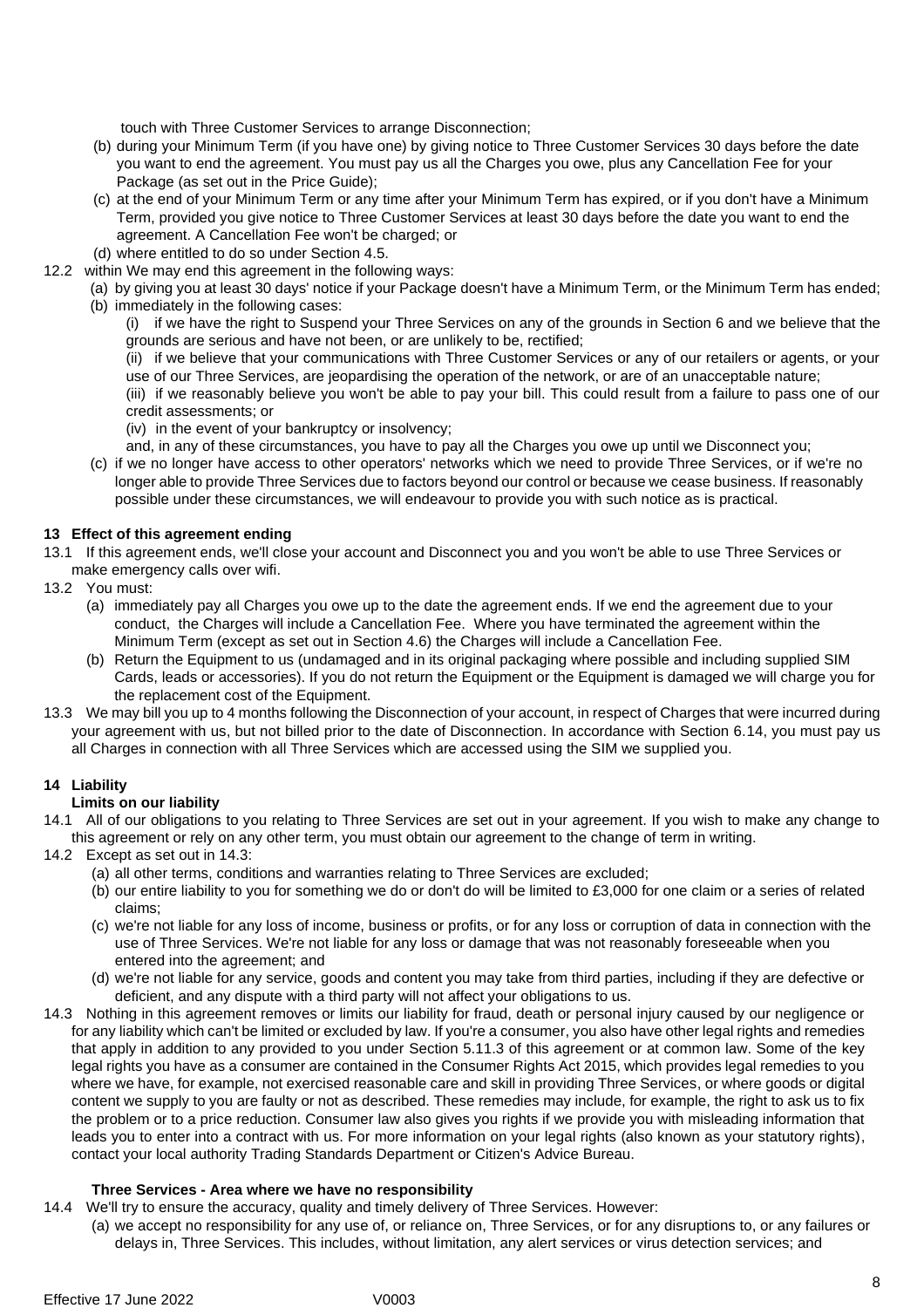- (b) subject to Section 14.3 we don't make any representations as to the accuracy, comprehensiveness, completeness, quality, error free nature, compatibility, security or fitness for purpose of Three Services. They are provided to you on an 'as is' basis.
- 14.5 We won't be liable:
	- (a) for any loss you may incur as a result of someone using your PINs or passwords with, or without, your knowledge; or
	- (b) if we cannot carry out our duties, or provide Three Services, because of something beyond our control.

# **Others' content and Services - Areas where we have no responsibility.**

- 14.6 You may be able to use Three Services:
	- (a) to upload, email or transmit content; and
	- (b) to access content which is branded or provided by others and to obtain goods and services from others, which may be in a digital form. Where we provide you with such access, all we do is transmit the content to you and we don't exercise control over the content, goods or services. We're not responsible or liable in any way for, and don't endorse, any of this content, goods or services, including any content, goods and/or services that you may pay for using Three Services. You also accept that we have no responsibility for information you supply to third parties who provide content, goods or services on the Three Network.
- 14.7 This Section 14 will apply even after this agreement has ended.

# **15 Privacy Notice and Your Information**

- 15.1 We are the data controller of Your Information (as defined in Section 15.5) collected through your use of the Three Services for the purpose of UK data protection law. We'll only use Your Information in accordance with this notice and applicable UK data protection and privacy laws. Please read all of this notice and feel free to contact us at the address in Section 15.8 below with any questions.
- 15.2 Whenever you provide us with personal information about yourself, you agree that it will be true, complete and accurate. You must tell us if this information changes.
- 15.3 f you provide us with information about another individual or register Equipment in the name of another individual you must have their agreement to do so or be acting with legal authority.
- 15.4 If we reasonably believe that you have supplied us with false or inaccurate information, or if we suspect fraud, we may delay your Connection or suspend your access to Three Services until an investigation has been completed to our satisfaction.
- 15.5 In order to supply you with Three Services under this agreement, we may process Your Information. By "Your Information" we mean personally identifiable information:
	- (a) that you give us or that we obtain about you as a result of any application or registration for, and use of, Three Services. It may include your name, current and previous address(es), date of birth, phone and fax numbers, gender, email address, employment and lifestyle information, bank and credit or debit card information, and information obtained from credit reference and fraud prevention agencies, marketing organisations and those who provide services to us, and may include information from other countries; and.
	- (b) acquired and processed about your use of Three Services while you're a customer of Three, including Location Data, your Communications Data, dynamic IP addresses, your phone number, the unique code identifying your Phone and SIM, and your account information, including contact history notes.
- 15.6 Some of Your Information may be classified as "sensitive" (such as visual or hearing impairments) and we'll ask your permission if we wish to use or share this information.
- 15.7 You must keep any passwords and PIN numbers relating to your Three account and Three Services safe and secure. You must not share them with anyone else. If you find or suspect that anyone else knows your passwords or PIN numbers, or can guess them, you must contact us immediately and ask us to change them. This is your responsibility.
- 15.8 If you have any questions about this notice or the way in which Your Information is processed, please contact our Data Protection and Privacy Officer, by writing to Hutchison 3G UK Ltd, Star House, 20 Grenfell Road, Maidenhead, SL6 1EH or by sending an email to [DPA.Officer@three.co.uk](mailto:DPA.Officer@three.co.uk)
- 15.9 We may be required to process Your Information to comply with our legal requirements, to enable us to fulfil the terms of our contract with you or in preparation of us entering into a contract with you. If you do not provide the relevant information to us, we may not be able to provide the service to you.

# **Your Information received from other sources**

15.10 We may receive personal data about you from credit reference agencies, fraud prevention agencies, marketing partners, the electoral register and other commercial partners who may deliver services to us.

# **Use of Your Information.**

15.11 Your Information may be used by us, our employees, service providers and disclosed to third parties for the purposes set out below. For each of these purposes, we have set out the legal basis on which we use Your Information.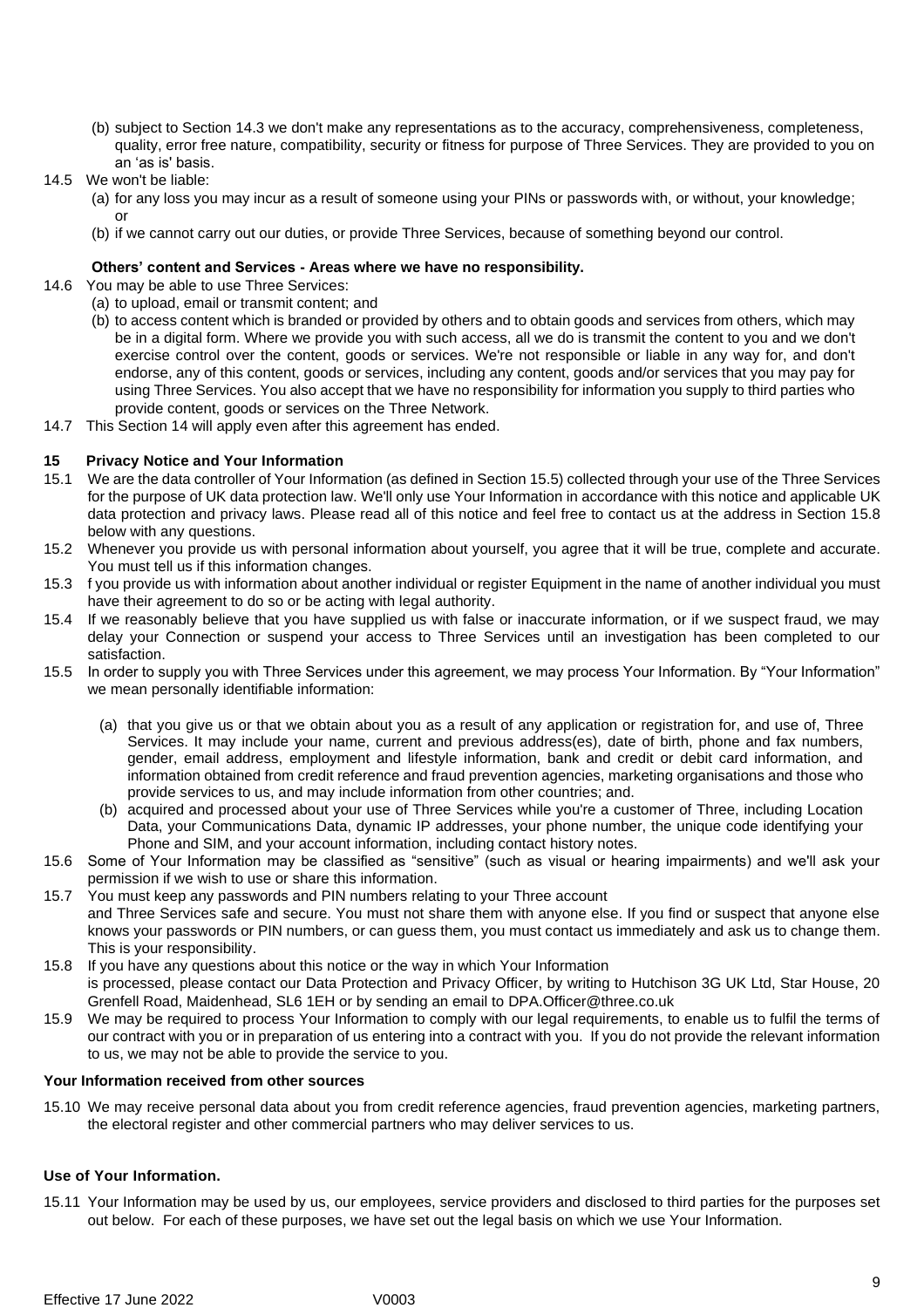# (a) **Credit Referencing, Identity Checks and Fraud Prevention**

- (i) In order to process your application, we will perform credit and identity checks on you with one or more credit reference agencies ("CRAs") such as Call Credit, Experian and Equifax. To do this, we will supply your personal information to CRAs and they will give us information about you. This will include information from your credit application and about your financial situation and financial history. CRAs will supply to us both public (including the electoral register) and shared credit, financial situation and financial history information and fraud prevention information. We will use this information to:
	- Assess your creditworthiness and whether you can afford to take the product;
	- Verify the accuracy of the data you have provided to us;
	- Prevent criminal activity, fraud and money laundering;
	- Manage your account(s);
	- Trace and recover debts; and
	- Ensure any offers provided to you are appropriate to your circumstances.

We will continue to exchange information about you with CRAs while you have a relationship with us. We will also inform the CRAs about your settled accounts. If you borrow and do not repay in full and on time, CRAs will record the outstanding debt. This information may be supplied to other organisations by CRAs. When CRAs receive a search from us they will place a search footprint on your credit file that may be seen by other lenders.

If you are making a joint application, or tell us that you have a spouse or financial associate, we will link your records together, so you should make sure you discuss this with them, and share with them this information, before lodging the application. CRAs will also link your records together and these links will remain on your and their files until such time as you or your partner successfully files for a disassociation with the CRAs to break that link.

The identities of the CRAs, their role also as fraud prevention agencies, the data they hold, the ways in which they use and share personal information, data retention periods and your data protection rights with the CRAs are explained in more detail in the Credit Reference Agency Information Notice ("CRAIN"). CRAIN is also accessible from each of the three CRAs – clicking on any of these three links will also take you to the same CRAIN document: Callcredit www.callcredit.co.uk/crain; Equifax www.equifax.co.uk/crain; Experian [www.experian.co.uk/crain.](http://www.experian.co.uk/crain)

We'll use a combination of credit scoring and/or automated decision making systems when assessing your application.

The legal basis that we rely on to process Your Information for the above purpose is for performance of a contract between you and us or in order for us to take steps prior to entering into a contract with you or our legitimate business interests in order for us to manage our relationship with you.

- (ii) We'll also disclose details of your agreement with us, the payments you make under it, account balances and information about any default, dispute, and debts to CRAs. We'll also disclose details of any change of address reported to us or which we become aware of. Credit searches and the information supplied by us and held by CRAs is used by us and other organisations to help make decisions about other credit applications by you or other members of your household with whom you're linked financially to trace debtors, recover debts, to prevent and detect fraud and to manage your account. The legal basis that we rely on to process Your Information for the above purpose is our legitimate business interests in order for us to manage our relationship with you.
- (iii) We may also check and share your details with fraud prevention agencies such as Action Fraud and CIFAS and we'll record (and pass to the fraud prevention agencies) details of any false or inaccurate information provided by you or where we suspect fraud. Records held by fraud prevention agencies will also be used by us and other organisations to help prevent fraud and money laundering, for example, when checking details on applications for credit or other facilities, managing credit and credit-related accounts or facilities, recovering debt, checking details on proposals and claims for all types of insurance and checking job applications and employees. Those fraud prevention agencies may disclose information to law enforcement agencies where requested and necessary for the investigation of crime. We and other organisations may access and use (from a country other than the UK) the information recorded by fraud prevention agencies. The legal basis that we rely on to process Your Information for the above purpose is the performance of a contract between you and us or in order for us to take steps prior to entering into a contract with you or our legitimate business interests in order for us to manage our relationship with you.
- (iv) We may also use and share your details for the collection of any debts owed by you. This may include the use of debt collection agencies to collect debts on our behalf or may include the assignment of debts to a third party company. The assignment of debts will involve the sale of your debt and account information to a third party company - this information may include your name, address and contact information, year of birth, debts owed, payment history and other information necessary to help recover the debt. The legal basis that we rely on to process Your Information for the above purpose is legitimate interest in order to manage our relationship with you.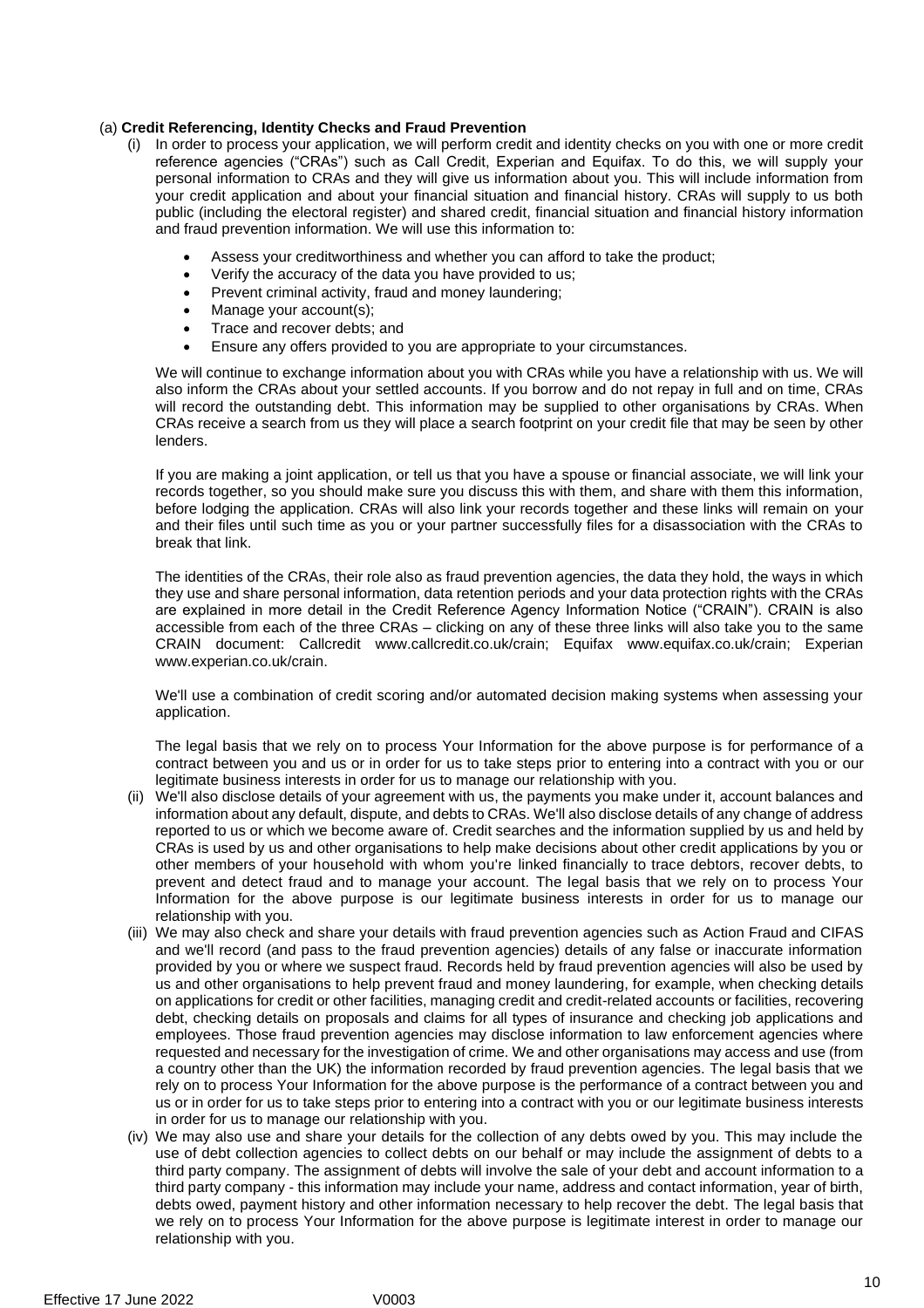We may also pass and share information to other communications service providers and network operators for the detection and prevention of theft and fraud. The legal basis that we rely on to process Your Information for the above purpose is legitimate interest in order to manage our relationship with you.

# (b) **Account and Service Management**

- (i) To process applications, registrations or orders made by you, to create and administer accounts, to calculate and charge for Three Services, to produce any necessary invoices or billing statements, and to provide to Three Customer Services, including for the management of any complaints or queries. The legal basis that we rely on to process Your Information for the above purpose is for performance of a contract between you and us or in order for us to take steps prior to entering into a contract with you.
- (ii) To supply any products, services or information requested by you and/or which we may provide. The legal basis that we rely on to process Your Information for the above purpose is for performance of a contract between you and us or in order for us to take steps prior to entering into a contract with you.
- (iii) For traffic and billing management, which may involve the use of Your Information. We deploy a balance of technical, logical and security controls to protect the processing of Your Information on the Three network. The legal basis that we rely on to process Your Information for the above purpose is legitimate interest and/or to enable us to improve and develop our business operations and the services.
- (iv) To ensure the accuracy and performance of Three Services. This may involve the use of Your Information in a live test environment. The legal basis that we rely on to process Your Information for the above purpose is legitimate interest and/or to enable us to improve and develop our business operations and services.
- (v) To update your Equipment remotely "over the air" with software updates and to investigate and resolve any Service related queries made by you. The legal basis that we rely on to process Your Information for the above purpose is performance of our contract with you.
- (vi) To process data revealing the geographic location of your Equipment in order to provide location based services requested by you and which may be provided by Three or by third parties on behalf of Three, or where you request location based services directly from third parties. We may share your Location Data with the emergency services if you call 999 or 112 using Equipment with Android operating system 2.3 and above within the UK. This is to help the emergency services more accurately locate you in the event of an emergency where you may not know, or be able to communicate, your location. The legal basis that we rely on to process Your Information for the above purpose is for performance of contractual obligations between us and us.
- (vii) We may monitor and record calls and messages between you and Three Customer Services for training and quality purposes. The legal basis that we rely on to process Your Information for the above purpose is legitimate interest and/or to enable us to improve and develop our business operations and services.
- (viii)Please be aware that when you call Three Customer Services, your phone number will automatically be presented to Three Customer Services so that we're able to provide you with integrated customer services and for security purposes. The legal basis that we rely on to process Your Information for the above purpose is legitimate interest and/or to enable us to improve and develop our business operations and services.

# (c) **Marketing and keeping you informed**

- (i) To carry out analysis of your information, in order to develop our relationship with you, to develop and personalise Three Services and to present and deliver these to your Equipment. The legal basis that we rely on to process Your Information for the above purpose is our legitimate interests and/or your consent.
- (ii) To keep you informed about Three's services, developments, pricing tariffs, special offers, and any discounts or awards which we believe may be of personal interest to you, or which you may be entitled to. We may keep you up to date directly to your Equipment, and by post, phone and by electronic messaging such as phone, text and picture message, email voice, audio and videomail, subject to any preferences indicated by you. You can contact us at any time to ask us not to use your location or Communications Data for marketing purposes or if you would prefer not to receive direct marketing information, or simply to update your preferences by writing to or calling Three Customer Services, by sending an email to DPA. Officer@three.co.uk or by updating your marketing preferences directly from your Equipment or online using My3. The legal basis that we rely on to process Your Information for the above purpose is our legitimate interests and/or your consent.
- (iii) To tell you about the products and special promotions of carefully selected partners (subject to your preferences) and allow you to receive advertising and marketing information from them but without passing control of your information to the third party concerned. We may also share depersonalised or aggregated data with third parties for analysis and insight in relation to the use of the Three network and its services. You can opt out by sending an email to [optout.bigdata@three.co.uk](mailto:optout.bigdata@three.co.uk)

The legal basis that we rely on to process Your Information for the above purpose is our legitimate interests and/or your consent.

- (iv) To carry out market research and surveys. The legal basis that we rely on to process Your Information for the above purpose is our legitimate interests and/or your consent.
- (v) To carry out activities necessary to the running of our business, including system testing, network monitoring, staff training, quality control and any legal proceedings. The legal basis that we rely on to process Your Information for the above purpose is for our legitimate interests in order to conduct and manage our business; for the performance of our contract between you and us; or in connection with legal proceedings (i.e. the establishment, exercise or defence of legal claims).
- (vi) To carry out any activities or disclosures to comply with any regulatory, government or legal requirement. The legal basis that we rely on to process Your Information because the processing is necessary for compliance with a legal obligation.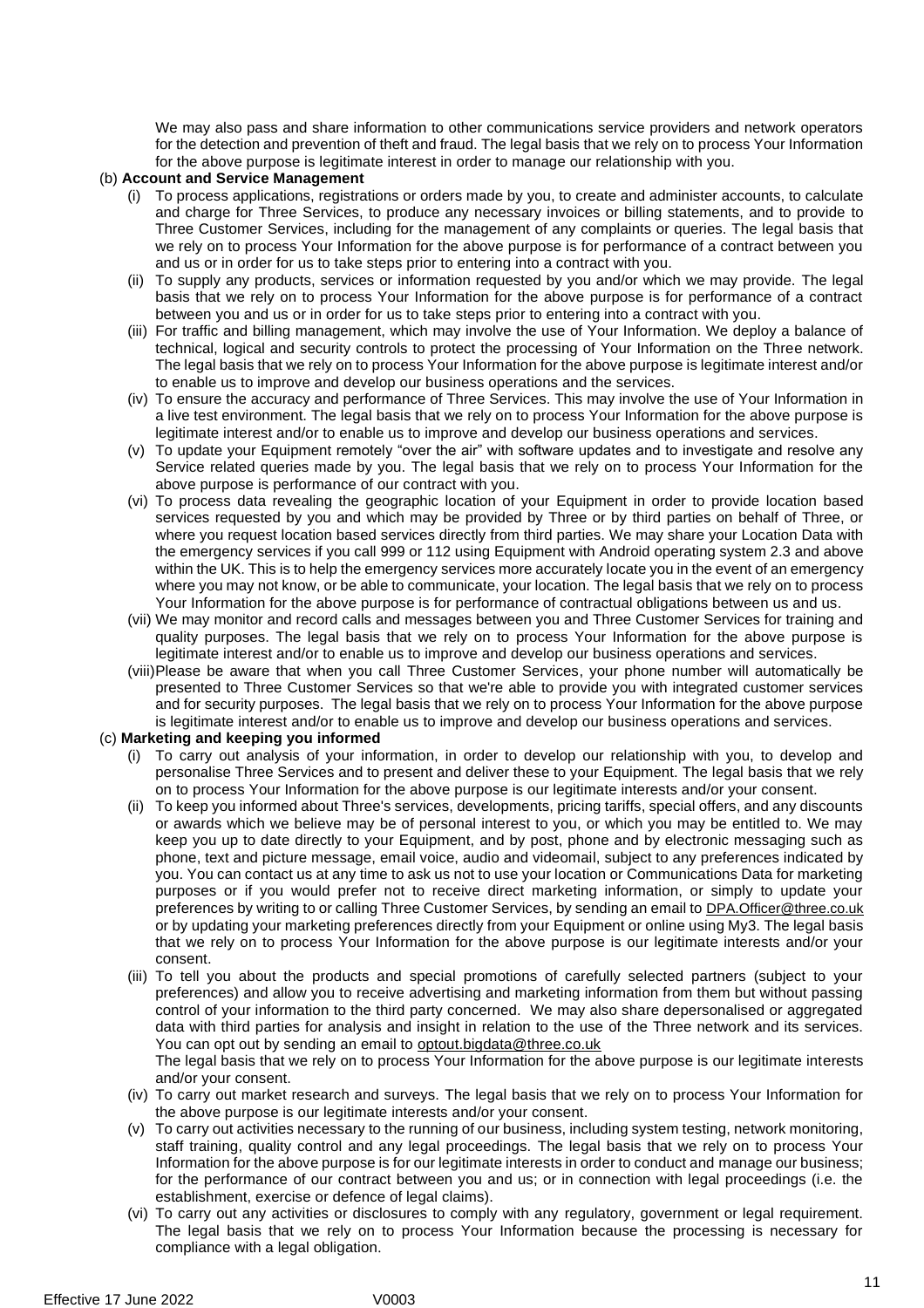(vii) We may enter your name, address and phone number in a publicly available directory enquiry service and directories operated by us or by a licensed third party operator such as BT, subject to your preferences and only where you have given us permission. The legal basis that we rely on to process Your Information for the above purpose is your consent.

# **Other third parties that we may disclosure Your Information to**

15.12 Your Information may also be processed by:

(a) our business partners, suppliers and sub-contractors for the performance of any contract we enter into with you, for example we engage third parties to process applications, to carry out surveys and to provide insurance for your Equipment.

(b) other members of our Group;

(c) other professional advisers (including accountants and lawyers) that assist us in carrying out our business activities; (d) police and other law enforcement agencies in connection with the prevention and detection of crime;

(e) other external agencies and organisations (including the National Crime Agency) for the purpose of preventing and detecting fraud (including fraudulent transactions), money laundering and criminal activity; and

(f) third parties if we are under a duty to disclose or share Your Information in order to comply with any legal obligation or instructions of a regulatory body (including in connection with a court order), or in order to enforce or apply the terms of any agreements we have with or otherwise concerning you (including agreements between you and us) or to protect our rights, property or safety of our customers, employees or other third parties.

(g) We may also disclose Your Information to other third parties, for example:

(i) in the event that we sell or buy any business or assets we will disclose Your Information to the prospective seller or buyer of such business or assets;

(ii) if we or substantially all of our assets are acquired by a third party (or are subject to a reorganisation within our Group), Your Information held by us will be one of the transferred assets; and

(iii) if we are under a duty to disclose or share Your Information in order to comply with any legal obligation,

or in order to enforce or apply the agreements concerning you (including agreements between you and us).

# **Fraud Prevention**

15.13 The personal information we have collected from you will be shared with fraud prevention agencies who will use it to prevent fraud and money-laundering and to verify your identity. If fraud is detected, you could be refused certain services, finance, or employment. Further details of how your information will be used by us and these fraud prevention agencies, and your data protection rights, can be found in the [terms and conditions section of our website.](http://www.three.co.uk/terms-conditions/cifas-data-use-policy)

# **Automated decision making**

15.14 When you apply for a pay monthly plan, we will obtain information from one or more CRAs, which will be used in an automated decision process to determine whether we can enter a contract with you. If you wish for the decision to be reassessed by a person, you may do so by calling Three Customer Services or by writing to us at: Three Customer Services, Hutchison 3G UK Ltd, PO Box 333, Glasgow G2 9AG. You can also object to a decision being taken solely by automated processing (see heading Your Rights below).

# **Where will we transfer Your Information**

- 15.15 Your Information will be processed both within and outside the European Economic Area (**EEA**). Where we transfer Your Information outside ofF the EEA, we will implement appropriate and suitable safeguards to ensure that such personal information will be protected as required by applicable data protection law. as required by applicable data protection law. These measures generally include:
	- (a) Commercial terms to safeguard the processing of Your Information and;
	- (b) Technical security standards commensurate with the nature of the data being processed.
- 15.16 For further information as to the safeguards we implement please contact our Data Protection and Privacy Officer at the contact details set out in Section 15.9.

# **Retention of data**

15.17 We may retain Your Information for as long as is necessary for the purposes detailed in this notice and until charges for Three Services cannot be lawfully challenged and legal proceedings may no longer be pursued. Generally, we'll keep your communications data for up to one year. Your account information will be kept after your relationship with Three ends to comply with our legal and regulatory obligations.

#### **Your Rights**

15.18 You have certain rights with respect to Your Information. The rights may only apply in certain circumstances and are subject to certain exemptions. Please see the table below for a summary of your rights. You can exercise these rights using the contact details set out in section 15.9.

|                         | <b>Summary of your rights</b>                                                             |
|-------------------------|-------------------------------------------------------------------------------------------|
| Right of access to your | You have the right to receive a copy of your personal information that we hold about you, |
| personal information    | subject to certain exemptions.                                                            |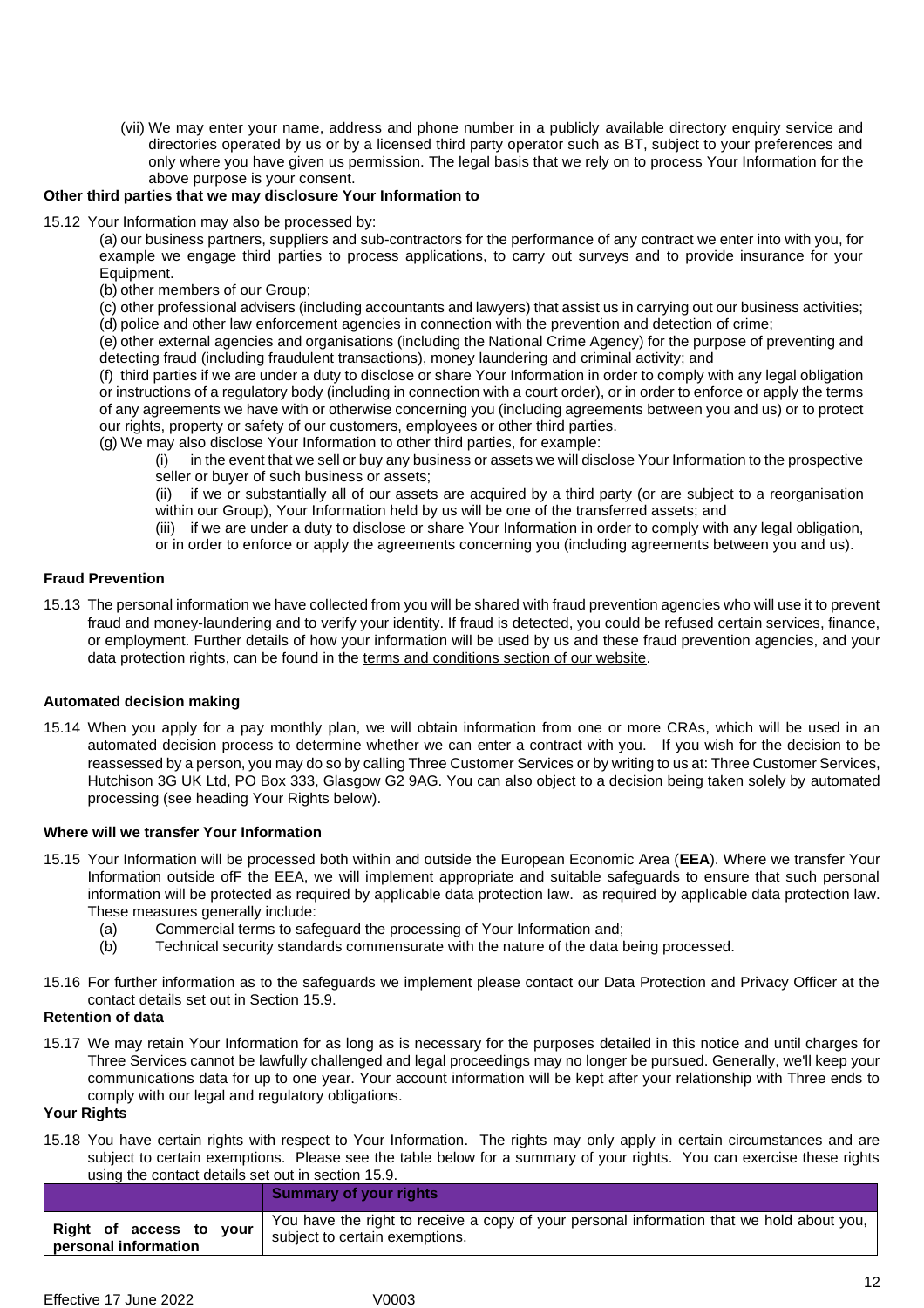| <b>Right</b><br>rectify<br>to<br>your<br>personal information                   | You have the right to ask us to correct your personal information that we hold where it is<br>incorrect or incomplete.                                                                                                                                                                                                                                                                                                                                                                                                                                                                                                                                                                                                                                                                       |
|---------------------------------------------------------------------------------|----------------------------------------------------------------------------------------------------------------------------------------------------------------------------------------------------------------------------------------------------------------------------------------------------------------------------------------------------------------------------------------------------------------------------------------------------------------------------------------------------------------------------------------------------------------------------------------------------------------------------------------------------------------------------------------------------------------------------------------------------------------------------------------------|
| Right to erasure of your<br>personal information                                | You have the right to ask that your personal information be deleted in certain circumstances.<br>For example (i) where your personal information is no longer necessary in relation to the<br>purposes for which they were collected or otherwise used; (ii) if you withdraw your consent<br>and there is no other legal ground for which we rely on for the continued use of your personal<br>information; (iii) if you object to the use of your personal information (as set out below); (iv)<br>if we have used your personal information unlawfully; or $(v)$ if your personal information<br>needs to be erased to comply with a legal obligation.                                                                                                                                     |
| Right to restrict the use of<br>your personal information                       | You have the right to suspend our use of your personal information in certain circumstances.<br>For example (i) where you think your personal information is inaccurate and only for such<br>period to enable us to verify the accuracy of your personal information; (ii) the use of your<br>personal information is unlawful and you oppose the erasure of your personal information<br>and request that it is suspended instead; (iii) we no longer need your personal information,<br>but your personal information is required by you for the establishment, exercise or defence<br>of legal claims; or (iv) you have objected to the use of your personal information and we are<br>verifying whether our grounds for the use of your personal information override your<br>objection. |
| <b>Right to data portability</b>                                                | You have the right to obtain your personal information in a structured, commonly used and<br>machine-readable format and for it to be transferred to another organisation, where it is<br>technically feasible. The right only applies where the use of your personal information is<br>based on your consent or for the performance of a contract, and when the use of your<br>personal information is carried out by automated (i.e. electronic) means.                                                                                                                                                                                                                                                                                                                                    |
| Right to object to the use of<br>your personal information                      | You have the right to object to the use of your personal information in certain circumstances.<br>For example (i) where you have grounds relating to your particular situation and we use your<br>personal information for our legitimate interests (or those of a third party) including for<br>profiling; and (ii) if you object to the use of your personal information for direct marketing<br>purposes, including profiling (to the extent it relates to direct marketing).                                                                                                                                                                                                                                                                                                             |
| Right to object to decision<br>which is based solely on<br>automated processing | You have the right in certain circumstances not to be subject to a decision which is based<br>solely on automated processing without human intervention.                                                                                                                                                                                                                                                                                                                                                                                                                                                                                                                                                                                                                                     |
| <b>Right to withdraw consent</b>                                                | You have the right to withdraw your consent at any time where we rely on consent to use<br>your personal information.                                                                                                                                                                                                                                                                                                                                                                                                                                                                                                                                                                                                                                                                        |
| Right to complain to the<br>protection<br>relevant<br>data<br>authority         | You have the right to complain to the relevant data protection authority, which is, in the case<br>of Three, the Information Commissioner's Office, where you think we have not used your<br>personal information in accordance with data protection law.                                                                                                                                                                                                                                                                                                                                                                                                                                                                                                                                    |

# **Notification of changes**

15.19 If we change this notice we'll post the amended version on our website so you

always know how we'll collect, use and disclose your information.

# 16. **Notices**

16.1 Our website, Three.co.uk, is a great source of information that you may find useful when using the Three Services - it's the most up to date source of information about Three and Three Services.

16.2 If we need to send any notices under this agreement to you, we'll do this by communicating them to you via phone, text message, electronic messaging, email, or mail, using your most recent contact details given to us (if any).

# 17. **Other terms**

17.1 This agreement is governed by English Law unless you live in Scotland, in which case it will be governed by Scots Law. Each of us agrees to only bring legal actions about this agreement in a UK court.

17.2 If you, or we, delay, or don't take action to enforce our respective rights under this agreement, this does not stop you, or us, from taking action later.

17.3 If any of the terms in this agreement are not valid or legally enforceable, the other terms won't be affected. We may replace any term that is not legally effective with a similar term that is.

17.4 We may assign or transfer some or all of our rights and obligations under your agreement to a party who agrees to continue complying with our obligations under this agreement, provided that your rights under the agreement or any guarantees given by us to you are not affected. No other person (other than our assignee(s), if any) may benefit from this agreement.

17.5 In exceptional circumstances, a government authority may order the reallocation or change of phone numbers, in which case we may have to change your Three phone number.

17.6 You confirm that you have full contractual capacity to agree to the agreement and are able to pay the Charges.

17.7 Third parties can't benefit from this agreement under The Contracts (Rights of Third Parties) Act 1999.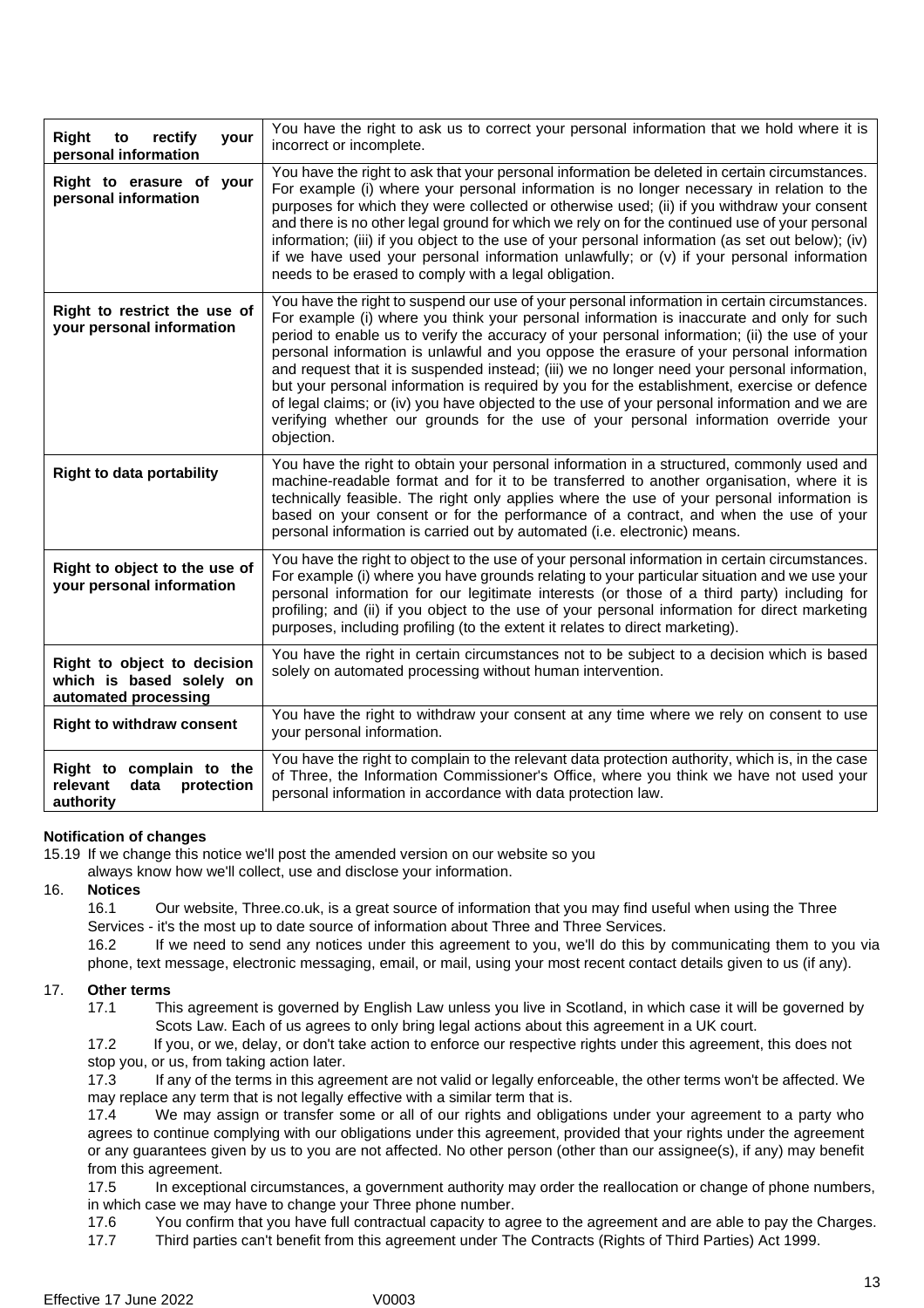17.8 Our registered company number is 03885486 (England and Wales) and our registered office is at Star House, 20 Grenfell Road, Maidenhead, SL6 1EH.

# **Definitions**

Where we use these words they have the following meanings:

**Additional Services**: any additional services that we may make available to you from time to time.

**Age Restricted Services**: any Three Services which are for use only by customers 18 or over.

**Ancillary Services:** optional services we may charge you for relating to your use of the Three Services as listed in the Price Guide.

**Cancellation Fee:** means a fee charged if we end the agreement due to your conduct or if you end your agreement within the Minimum Term after the first 14 days from the day you receive the Equipment. The fee is set out in the Price Guide and is calculated as a lump sum equivalent to the total of the Monthly Charges remaining during the Minimum Term of your agreement less a variable discount, currently 3%. We reserve the right to vary the amount of the percentage discount from time to time.

**Cancellation Period:** the period in which you have the right to cancel this agreement, which expires 14 days from the day on which your Equipment is delivered.

**Charges**: charges for access to, and use of, Three Services as set out in the Price Guide. These charges may cover (but are not limited to) fixed periodic charges, including your Monthly Charge, Additional Services usage charges (for example, charges for Outside of Allowance Services or Additional Services), account administration fees, fees for Connection and re-Connection and any costs incurred in collecting outstanding payments from you.

**Communications Data**: information about the routing of services and where applicable calls and messages you make and receive, the date, time, duration and cost of these, and information about the identity of your Equipment and SIM.

**Connection**: the procedure by which we give you access to Three Services. 'Connect', 'Connecting', and 're-connection' have corresponding meanings.

**Disconnection:** the procedure by which we stop your access to Three Services. 'Disconnect,' 'Disconnected' and 'Disconnecting' have corresponding meanings.

**Equipment:** the fixed wireless access hub that Three provide to you in order to connect to the Three Network including the SIM and any other equipment used to access the Service.

**Group:** means CK Hutchison Holdings Limited.

**January RPI Rate:** the January Retail Price Index annual percentage change published by the Office for National Statistics in February of each year. We may also refer to this as the **"RPI Rate".**

**Location Data:** data indicating the geographical location of your Equipment when using Three Services or when your Equipment is switched on.

**Minimum Term**: the minimum fixed term for the supply of Three Services as laid out in your Package.

**Monthly Charge:** is the monthly fixed charge payable by you for your Package (as set out in the Price Guide), including any RPI Change if applicable.

**Packages:** our current Packages available for you to select that are set out in the Price Guide as well as any other Packages we may introduce in the future.

'**Your Package**' means the Package you have chosen, details of which are set out in the Welcome Letter, including your Minimum Term. There may be more than one Package available for you to choose from and if so, you will need to select one before you're Connected to Three. The Packages we offer may be changed or withdrawn from time to time, and can be viewed at Three.co.uk or details requested from Three Customer Services.

**Price Guide:** the document that sets out the Packages available to you, our current Charges and relevant terms (including any Minimum Term and payment commitments). It can be viewed at Three.co.uk/priceguide

**RPI Change**: an increase to the Monthly Charge as described in Section 4.1.

**RPI Rate:** the January Retail Price Index annual percentage change published by the Office for National Statistics in February of each year. We may also refer to this as the "**January RPI Rate".**

**Recurring Payment Method:** a means of automated payment, preauthorised by you, such as by Direct Debit or a recurring credit or debit card payment, details of which are available in our Price Guide.

**Returns Period**: the number of days you have to cancel your agreement and/or return your Equipment, as detailed in the Returns Policy, or as stated in your Welcome Letter.

**Returns Policy:** our returns policy applicable at the time your agreement begins, the current version of which is available at Three.co.uk/returns

**SIM:** a card which enables you to access Three Services.

**Storage Services**: any Three Services which offer you storage capacity on the Three Network for storage of content which you access from Three Services.

**Suspension**: the procedure by which we temporarily Disconnect your access to the Three Services. 'Suspend' and 'Suspended' have a corresponding meaning.

**Tablet:** a tablet personal computer which is authorised for connection to the Three Network and is used to access Three Services.

**Terms:** these Terms and Conditions for using the Three Network and Three Services.